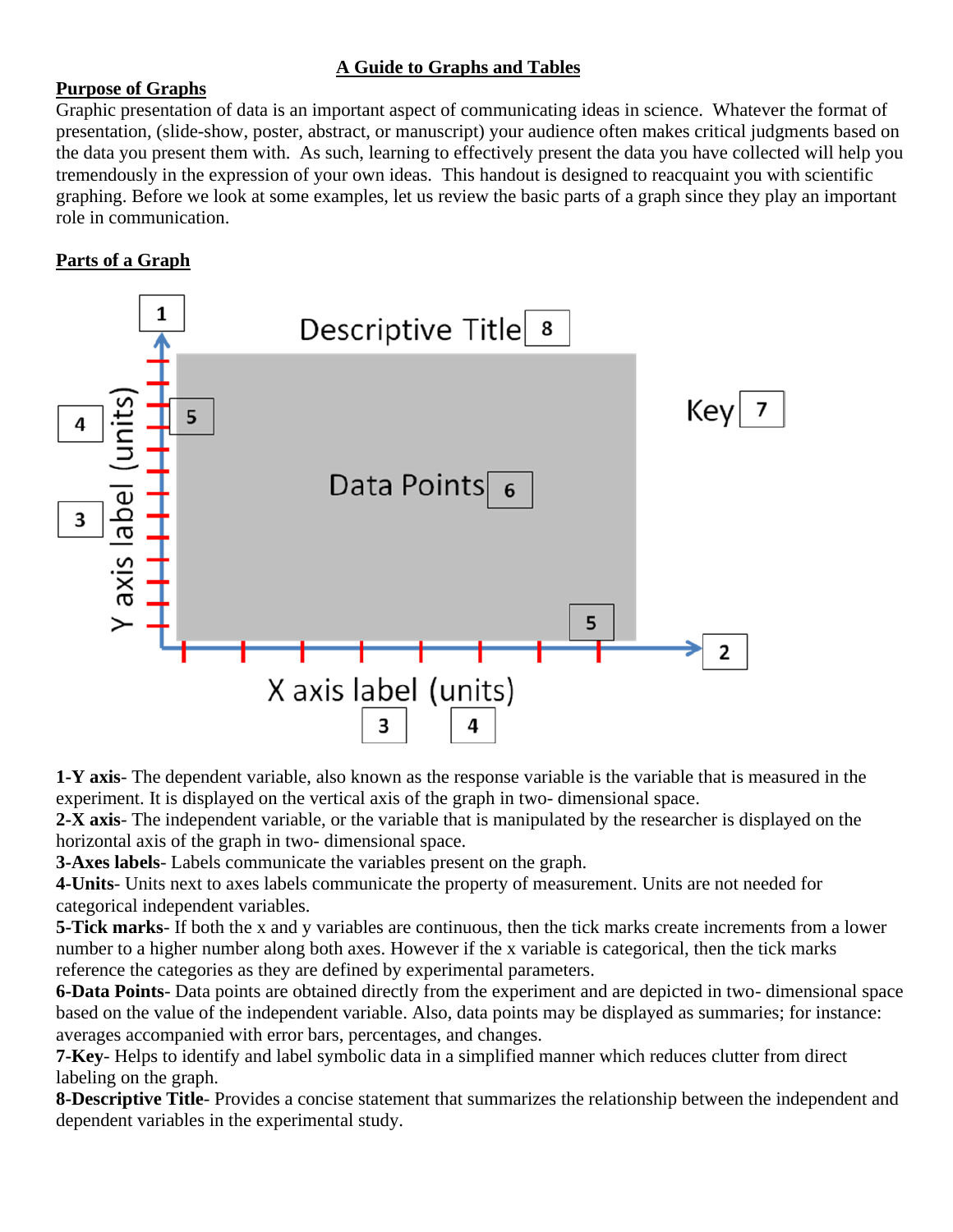# **Data**

When assembling graphs for presentation it is often unnecessary to include all accessible data points. Presenting all material collected typically obscures the major point of your graph. To avoid this, before you assemble the outline of your presentation carefully establish the major points you'd like to make. For example, you have measured the resting heart rate in beats per minutes (bpm) of everyone in your lab group. You calculate the mean value to be 71.32 bpm. How should you report it? 71 bpm?, 71.3 bpm? or 71.32 bpm? You need to consider what you are measuring, what your purpose is (test of your hypothesis), and the sensitivity of your instruments. In this case, reporting a fraction of a heartbeat in the average doesn't make sense because you don't have a third of a heart beat! If multiple trials were performed in a given condition, the average of the trials with the standard deviation or standard error should be plotted for each condition.

# **Examples of Graphs**

Below are examples of the most common graphical displays of data for your reference. Each of the computers in the lab has the PowerLab data acquisition and analysis software. Within 'Chart' you should be able to get all the measurements that you are interested in. I would suggest using Microsoft Excel or OriginPro on the laptops to generate figures for data other than example traces of recordings. Appropriate statistics can also be performed within Excel and OriginPro. Please consult with me regarding the appropriate statistical tests to perform on your data and how to display those results on your figures.

# *Raw data plots*

# **Histograms**

An extremely useful type of graph that can be used either for one of your data displays to report with or to get an idea of the data distribution to inform further analysis decisions is the histogram. The measured values are plotted on the x-axis and the number of times that value is observed is plotted on the y-axis. Often the x-axis values are organized into ranges called bins. Below are histograms of nerve conduction velocities in different nerves (Figure 1)



# **Scatter plots**

Scatter plots are a nice way to illustrate how two variables are related to one another. The individual, raw data are plotted for the two values instead of averages. In the example below, the levels of sodium in the blood serum (liquid portion) are plotted as a function of the change in body weight following an endurance race. Also included are clinically-related classifications for sodium levels and the hydration status of the athletes. You can see that there is a relationship between the two variables.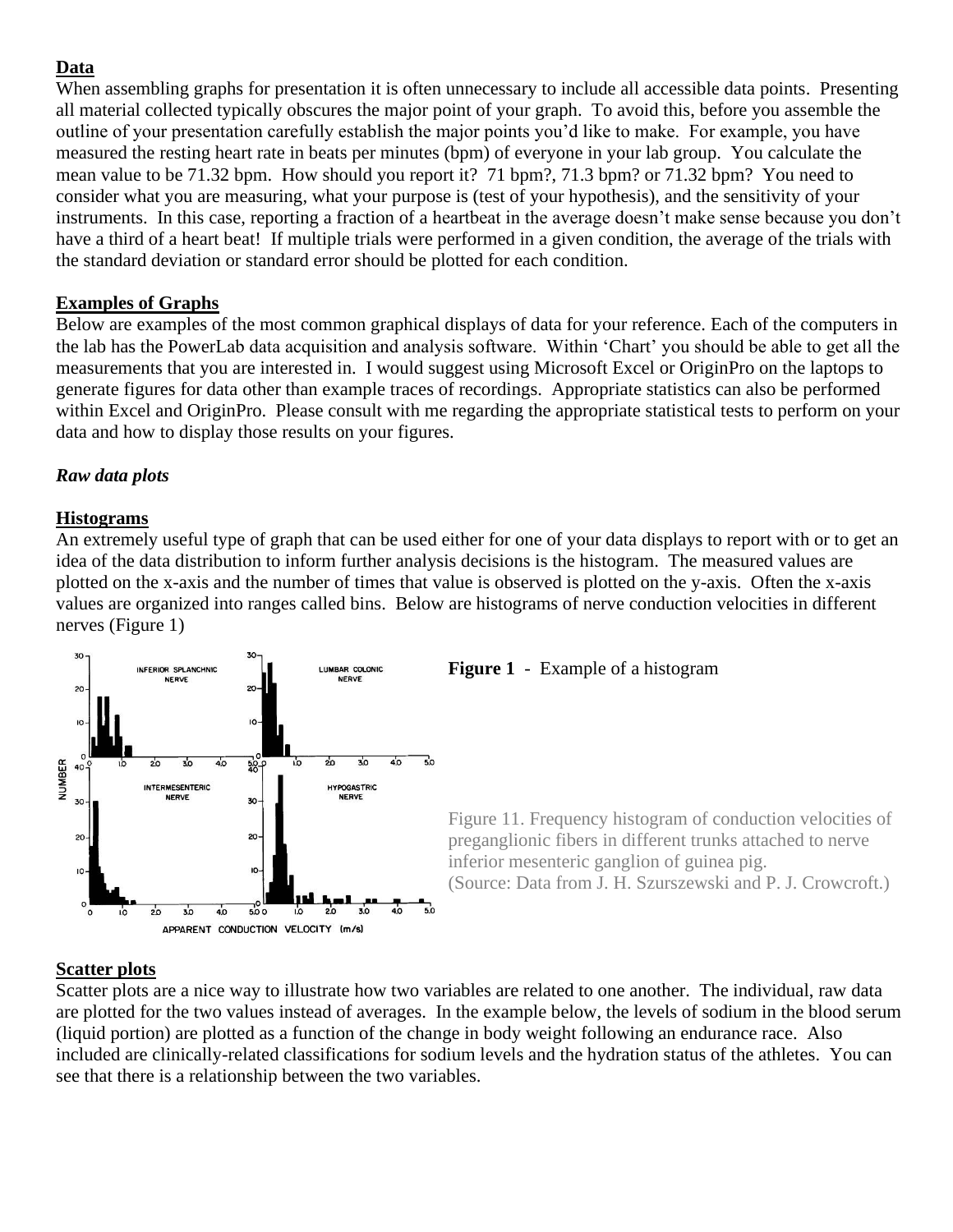



Figure 2. Relationship between serum sodium after racing and the weight change (in %) during exercise in 2135 athletes who competed in endurance events. . asymptomatic athletes; O, athletes with symptoms compatible with EAH encephalopathy (EAHE). The majority of athletes who develop clinically significant hyponatremia have positive weight changes. Reprinted from reference (34), with permission. Copyright 2005 National Academy of Sciences.

#### *Categorical data sets*

#### **Bar graphs**

Bar graphs are useful in comparing (or contrasting) a series of values collected under different circumstances that cannot be conveniently arranged in a quantitative manner. They are also useful in comparing a series of values collected at the same time. For example, the data shown in Figure 3 below are from an experiment evaluating the time it took for subjects to exert themselves to exhaustion (y-axis, **dependent variable**) depending on prior activity or recovery activities (x-axis categories, **independent variables**). Note that the x and y axes are clearly labeled, each group is easily distinguishable, and the standard error is shown as a line on each bar. Significant differences are indicated with asterisks. Also note the figure legend under the figure describing in text what is plotted with some more information to aid in its interpretation.



Fig. 6. Mean  $\pm$  SE times to exhaustion during severe-intensity exercise in control and after the various prior exercise and recovery permutations. Relative to control, the time to exhaustion was increased by 2% in the 40-3-80 condition [nonsignificant difference (NSD)], by 8% in the 40-9-80 condition (NSD), by 7% in the 40-20-80 condition (NSD), by 15% in the 70-9-80 (P < 0.05), and by 30% in the 70-20-80 condition ( $P < 0.05$ ). The time to exhaustion in the 70-20-80 condition was significantly greater than in the 70-9-80 condition  $(P < 0.05)$ . Relative to control, the time-to-exhaustion was 16% lower in the 70-3-80 condition ( $P < 0.05$ )

**Figure 3** - Example of a bar graph (From Bailey et al., 2009)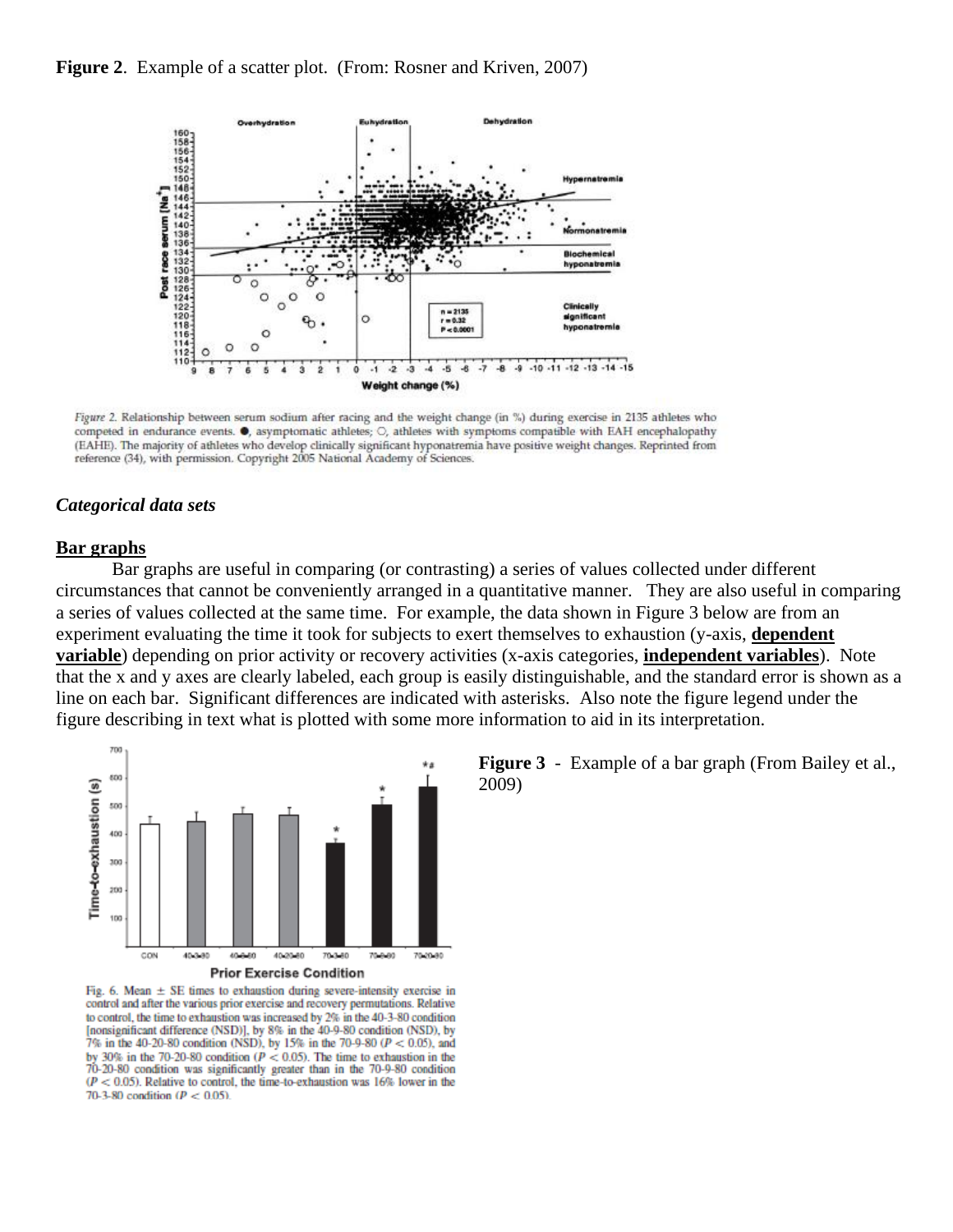# **Dot plots**

Dot plots are a great way to show all of the data in a data set so the viewer can see the distribution easily. Similar to the histogram, the data points falls into discrete bins. The independent variable is categorical and the dependent variable is continuous. The mean is often denoted with a bar. Figure 4 is an example of a dot plot.



**Figure 4** - Example of a dot plot (From N. ANIM-NYAME et al., 2000)

[Figure 1 Dot plot comparing calf nutritional blood flow in non-pregnant controls, normally pregnant controls and](http://www.clinsci.org/cs/099/0505/cs0990505f01.htm)  [women with pre-eclampsia](http://www.clinsci.org/cs/099/0505/cs0990505f01.htm)

# **Box plots**

Box plots are a statistical plot that allows you to provide very detailed descriptive statistics about a data set in a concise visual. The median of the data set (line in the middle of the box) is determined and then the data set is divided into four, equal parts (quartiles) along the range of the data values. The number of data points that fall into each of those quartiles is represented by the size of the box (for the two middle quartiles around the median) or whisker for the outer quartiles. The mean is often denoted with an asterisk or other symbol.





Fig. 2. Box plot comparing physical traits and renal parameters of HS and Sprague-Dawley (SD) rats. Open plots are HS data, and shaded plots are SD data. The box itself contains the middle 50% of the data. The upper quartile (UQ) indicates the 75th percentile of the data set, and the lower quartile (LQ) represents the 25th percentile. The interquartile range (IQR = UQ – LQ) represents a measure of variability and is displayed on *right* of each box plot. The line within the box indicates the median value of the data; + represents the mean value of the population. BW, body weight; BUN, blood urea nitrogen; CrCl, creatinine clearance.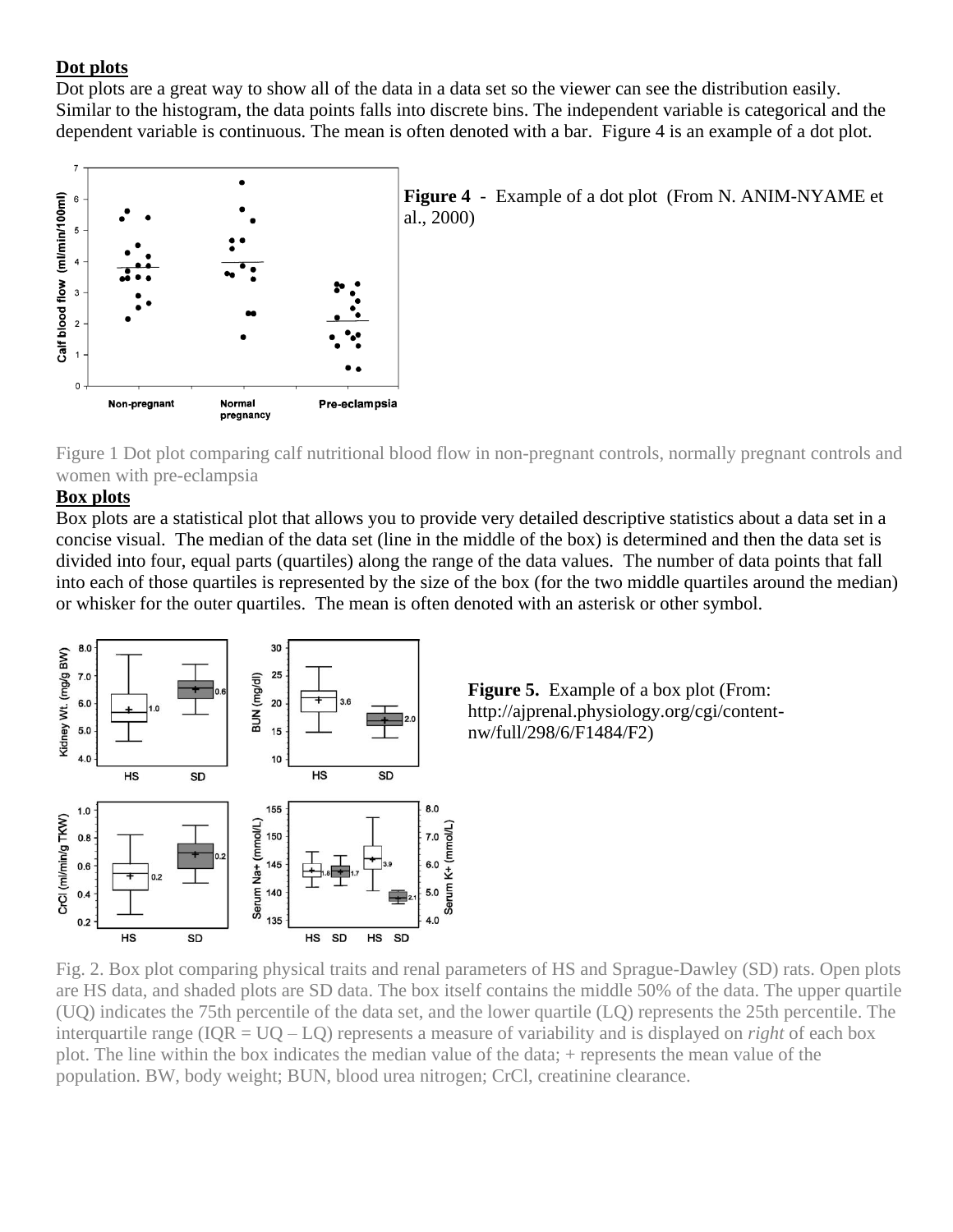#### *Continuous data sets*

#### **Line Graphs**

Line graphs are most often used to express how one measured variable varies continuously with another variable. In general one variable such saturation of hemoglobin with  $O_2$  will depend on another variable such as the amount of  $O_2$  available ( $P_{O2}$ , the Figure 6). The hemoglobin saturation in this example is the **dependent variable** and P<sub>O2</sub> is the **independent variable**. Convention favors plotting the independent variable along the xaxis or abscissa, and the dependent variable along the y-axis, or ordinate.

To distinguish between the different groups to be plotted, it is recommended that obviously different symbols be used for each group or that they be clearly labeled if space permits you to do so clearly. Below are two examples of line graphs. The figure of left shows the hemoglobin saturation vs.  $P_{O2}$  for in different pH (top) and in different birds (bottom). The figure on the right is a plot of several dependent variables measured during a dive by an emperor penguin as a function of time. Note how the different groups and measure are plotted in a way that makes them easily distinguishable from one another with different colors and/or symbols).





Fig. 1. An example of oxygen-hemoglobin (O<sub>2</sub>-Hb) dissociation curves from (A) one penguin at pH7.5, 7.4 and 7.3, and (B) the emperor penguin, the bar-headed goose (Anser indicus) (Black and Tenney, 1980) and the domestic duck (Anas platyrhynchos, forma domestica) (Hudson and Jones, 1986) at pH 7.4. Note that as for the bar-headed goose, the O<sub>2</sub>-Hb dissociation curve of the emperor penguin is significantly left-shifted as compared with the domestic duck (and most birds). The bar-headed goose photo is courtesy of Graham Scott; the domestic duck photo is by Maren Winter (licensed under the terms of the GNU Free Documentation License, Version 1.2 or any later version); the penguin photo is by J.M.

Fig. 2. The  $S_{O2}$  profile during (A) 1 h of diving of bird 1 (2008) (arterial  $S_{O2}$ ) with  $P_{\rm a,O2}$  superimposed. Note that  $P_{\rm a,O2}/S_{\rm a,O2}$  are at low levels at the start of the measurements because a dive had occurred just before the series recorded, and (B) the current record dive (23.1 min) of an emperor penguin [bird 19 (Ponganis et al., 2007), venous So<sub>2</sub>]. Note the arterialization of the venous blood  $O_2$  store in this dive, as  $S_{V,O_2}$  before the dive is as high as 95% and the initial  $S_{v, O_2}$  of the dive is 91%.  $S_{v, O_2}$  decreased to 1% by the end of this long dive.  $S_{O2}$  was determined at pH7.5 throughout the entire dive to maintain consistency and to provide a conservative estimate of continuous  $S_{O2}$ .

**Figure 6**. Examples of line graphs. (From: Meir and Ponganis, 2009).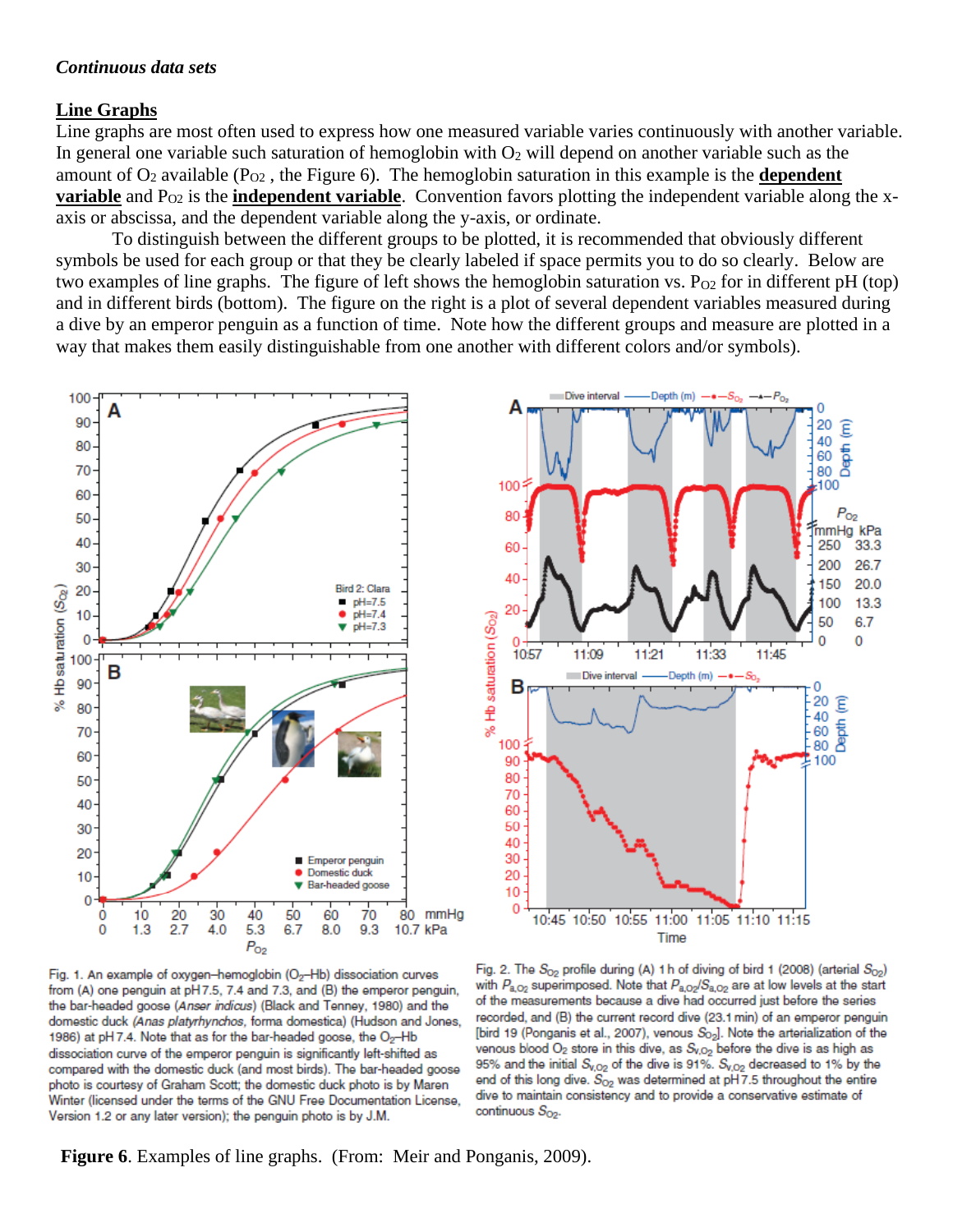### *Other data displays (not an exhaustive list)*

### **Pie Charts**

Pie charts are effective at quickly communicating relative frequencies or percentages. The relative area of the pie is divided into pieces, which represent the proportions of the whole. When constructing a pie chart, it is important to construct the pie in two-dimensions, as adding the third-dimension distorts the area and causes miscommunication. It is also important to label the wedges with names, percentages, and to differentiate each wedge with a distinct color. Unlike other types of graphs, the pie chart does not use an L-shaped framework; instead, it is primarily based on the polar coordinate system, which limits its utility in biology. Thus, the pie chart cannot communicate distribution in data, cannot illustrate uncertainty via error bars or standard deviation, and cannot be used for displaying nested data.



**Fig. 2.**Pie chart illustrating the global functional distribution of genes in rat LV myocardium whose expression was significantly altered by diabetes. This graph is based on GO Cellular Component classification (**[1](http://physiolgenomics.physiology.org/content/28/3/284#ref-1)**). The total number of genes with a GO Cellular Component Classification term and at least one other associated GO term were used in this analysis, yielding a total of  $n = 394$  out of an overall total of  $n = 1,614$  significantly modified genes. Genes were sorted according to their GO classification and the total in each category then divided by the total number of genes analyzed (*n* = 394) to generate respective percentages, as shown. LV, left ventricle; GO, gene ontology.

**Figure 7.** Example of a pie chart (From Jones et al., 2007)

# **Tables**

Tables are used to describe large amounts of data that would ordinarily be too burdensome to graph. The format of a table allows many variables which may have distinctly different units of measure to be assembled for quick reading. However tables can be challenging to sift through and the take home message is not immediately clear. The table below is an example of a table summarizing heart rate, blood pressure, and exercise duration and intensity in men and women. Note the descriptive title at the top and the caption below providing some more information to assist in evaluating the data in the table.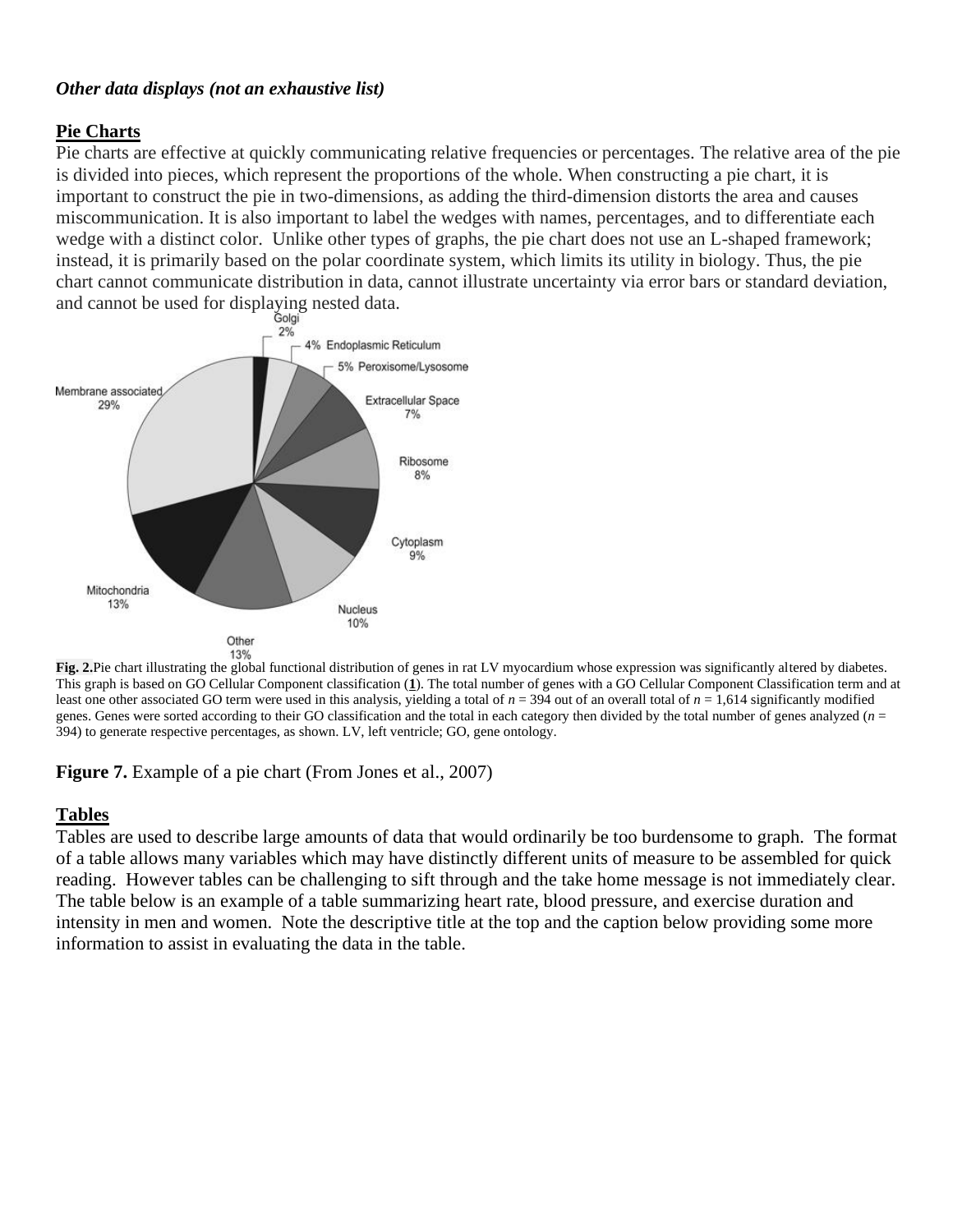Table 4. Treadmill electrocardiographic exercise stress test characteristics of the men and women of the study sample.

**Figure 8**. Example of a table (From Chalela et al., 2009)

| <b>Variables</b>                              | Men |                     |     | Women                    |  |
|-----------------------------------------------|-----|---------------------|-----|--------------------------|--|
|                                               | N   | Mean $\pm$ SD       | N   | Mean $\pm$ SD            |  |
| Baseline heart rate (bpm)                     | 200 | $779 + 09$          | 241 | $82.9 \pm 0.8^*$         |  |
| Peak exercise heart rate (bpm)                | 200 | $171.5 + 1$         | 241 | $170.1 + 0.9$            |  |
| Heart rate recovery 1st min (bpm)             | 155 | $1435 + 11$         | 207 | $1392 + 13$ <sup>*</sup> |  |
| Heart rate recovery 2nd min (bpm)             | 180 | $1232 + 11$         | 216 | $1172 + 12*$             |  |
| Baseline systolic blood pressure (mmHq)       | 200 | $1245+07$           | 241 | $119.5 \pm 0.7^*$        |  |
| Peak exercise systolic blood pressure (mmHg)  | 200 | $181.0 \pm 1.6$     | 241 | $166.8 \pm 1.7$ *        |  |
| Baseline diastolic blood pressure (mmHq)      | 200 | $787 + 06$          | 241 | $771 + 06$               |  |
| Peak exercise diastolic blood pressure (mmHq) | 200 | $842 + 0.9$         | 241 | $81.5 \pm 0.8^*$         |  |
| Rate-pressure product (bpm x mmHg)            | 200 | $31023.6 \pm 321.7$ | 241 | $28378.7 \pm 313.1*$     |  |
| Exercise duration (min)                       | 200 | $84 + 01$           | 241 | $6.9 \pm 0.1*$           |  |
| Exercise capacity (MET)                       | 188 | $127 + 02$          | 228 | $10.4 + 0.2^*$           |  |

 $MET = metabolic equivalent. *P < 0.05$  compared to men (Student t-test).